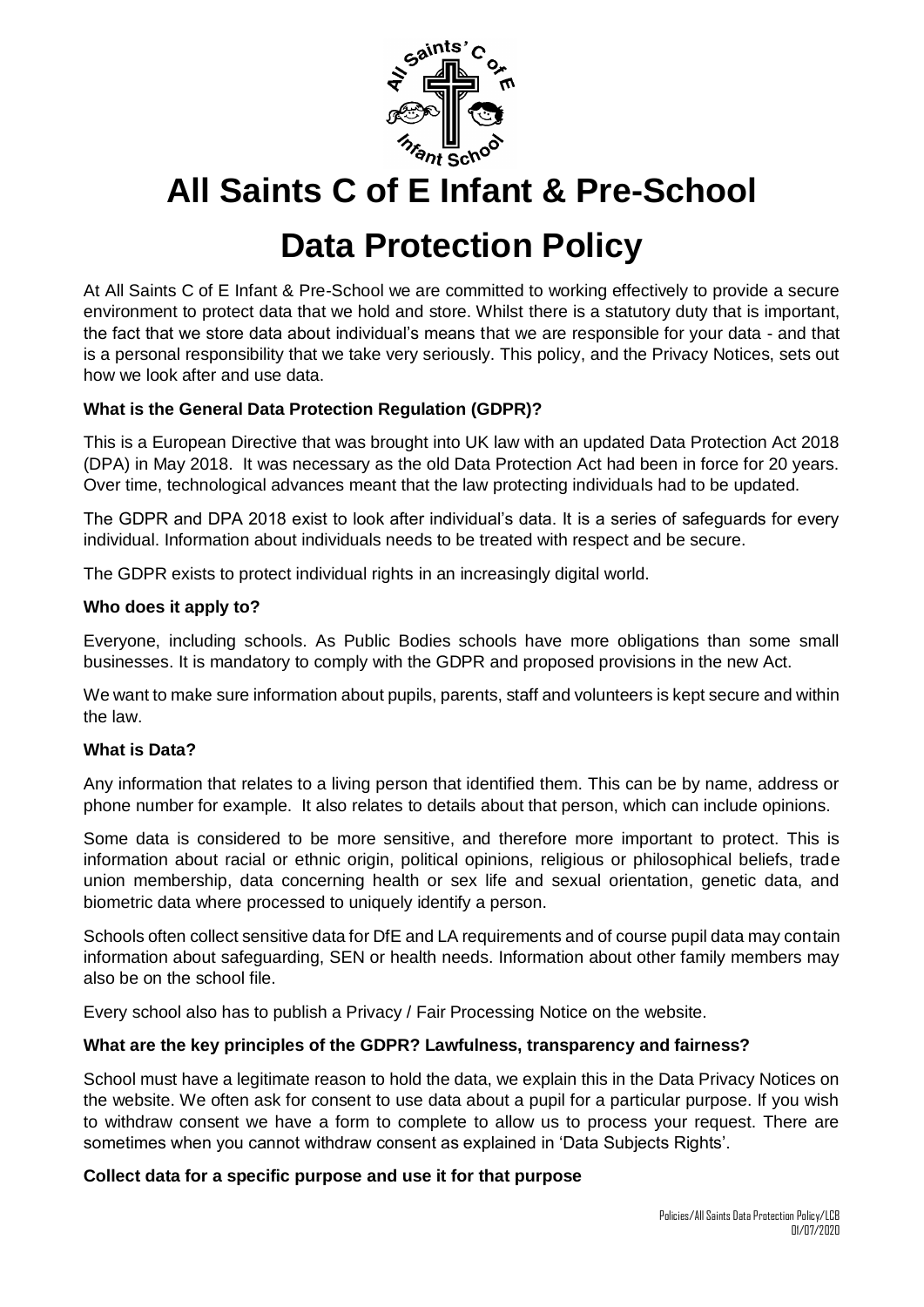So, data cannot be used for a purpose that it was not originally collected for, or where notice has not been given about how data may be used after collection.

# **Limited collection**

Data controllers should only collect the minimum amount of data needed for a particular task or reason. If there is a breach or a hack only limited information can be lost.

# **Accuracy**

Data collected should be accurate, and steps should be taken to check and confirm accuracy. We do this when pupils join the school and check on an annual basis.

If a Data Subject feels that the information held is inaccurate, should no longer be held by the Controller or should not be held by the Controller in any event, a dispute resolution process and complaint process can be accessed, using the suitable forms.

# **Retention**

All Saints C of E Infant & Pre-School has a retention policy that explains how long we store records for. This is available on request.

# **Security**

We have processes in place to keep data safe. That might be paper files, electronic records or other information. This is available on request.

# **Who is a 'data subject'?**

Someone whose details we keep on file. Some details are more sensitive than others. The GDPR sets out collection of details such as health conditions and ethnicity which are more sensitive than names and phone numbers.

# **Data subjects' rights**

Individuals have a right:-

- to be informed
- of access to data stored about them or their children
- to rectification if there is an error on the data stored
- to erasure if there is no longer a need for school to keep the data
- to restrict processing, i.e. to limit what is done with their data
- to object to data being shared or collected

There are other rights that relate to automated decision making and data portability that are not directly relevant in schools.

Data subject's rights are also subject to child protection and safeguarding concerns, sharing information for the prevention and detection of crime. Schools also have legal and contractual obligations to share information with organisations such as the Department for Education, Social Care, the Local Authority and HMRC amongst others. In some cases these obligations override individual rights.

## **Subject Access Requests**

You can ask for copies of information that we hold about you or a pupil (who you have parental responsibility for). This Subject Access Request process is set out separately. You need to fill out the form, and you may need to provide identification evidence for us to process the request.

We have to provide the information within a month, but this can be extended if, for example, the school was closed for holidays. The maximum extension is up to two months.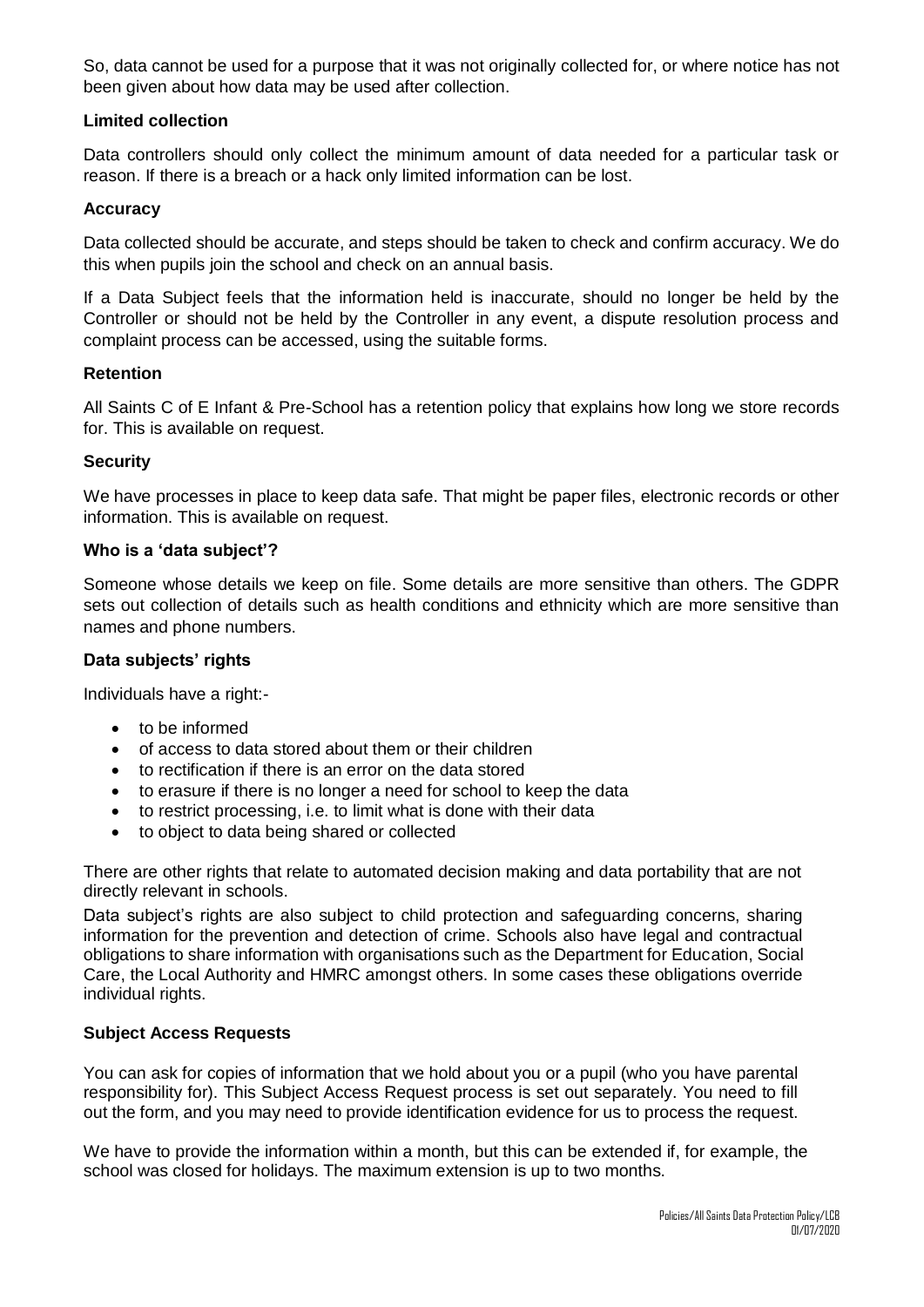When we receive a request we may ask you to be more specific about the information that you require. This is to refine any queries to make sure you access what you need, rather than sometimes getting a lot of information that may not be relevant to your query.

In some cases we cannot share all information we hold on file if there are contractual, legal or regulatory reasons.

We cannot release information provided by a third party without their consent, or in some cases you may be better to approach them directly, e.g. school nurses who are employed by the NHS.

We will supply the information in an electronic form.

If you wish to complain about the process, please see our complaints policy and later information in this DPA policy.

## **Who is a 'data controller'?**

Our school All Saints C of E Infant & Pre-School is the data controller. They have ultimate responsibility for how school manages data. They delegate this to data processors to act on their behalf.

#### **Who is a 'data processor'?**

This is a person or organisation that uses, collects, accesses or amends the data that the controller has collected or authorised to be collected. It can be a member of staff, a third-party company, possibly a governor, a contractor or temporary employee. It can also be another organisation such as the police or the Local Authority.

Data controllers must make sure that data processors are as careful about the data as the controller themselves. The GDPR places additional obligations on organisations to make sure that Data Controllers require contractual agreements to ensure that this is the case.

## **Processing data**

School must have a reason to process the data about an individual. Our privacy notices set out how we use data. The GDPR has 6 conditions for lawful processing and any time we process data relating to an individual it is within one of those conditions. If there is a data breach we have a separate policy and procedure to follow to take immediate action to remedy the situation as quickly as possible.

The legal basis and authority for collecting and processing data in school are:-

- consent obtained from the data subject or their parent
- performance of a contract where the data subject is a party
- compliance with a legal obligation
- to protect the vital interests of the data subject or other associated person
- to carry out the processing that is in the public interest and/or official authority
- it is necessary for the legitimate interests of the data controller or third party
- in accordance with national law.

In addition, any special categories of personal data are processed on the grounds of

- explicit consent from the data subject or about their child
- necessary to comply with employment rights or obligations
- protection of the vital interests of the data subject or associated person
- being necessary to comply with the legitimate activities of the school
- Existing personal data that has been made public by the data subject and is no longer confidential.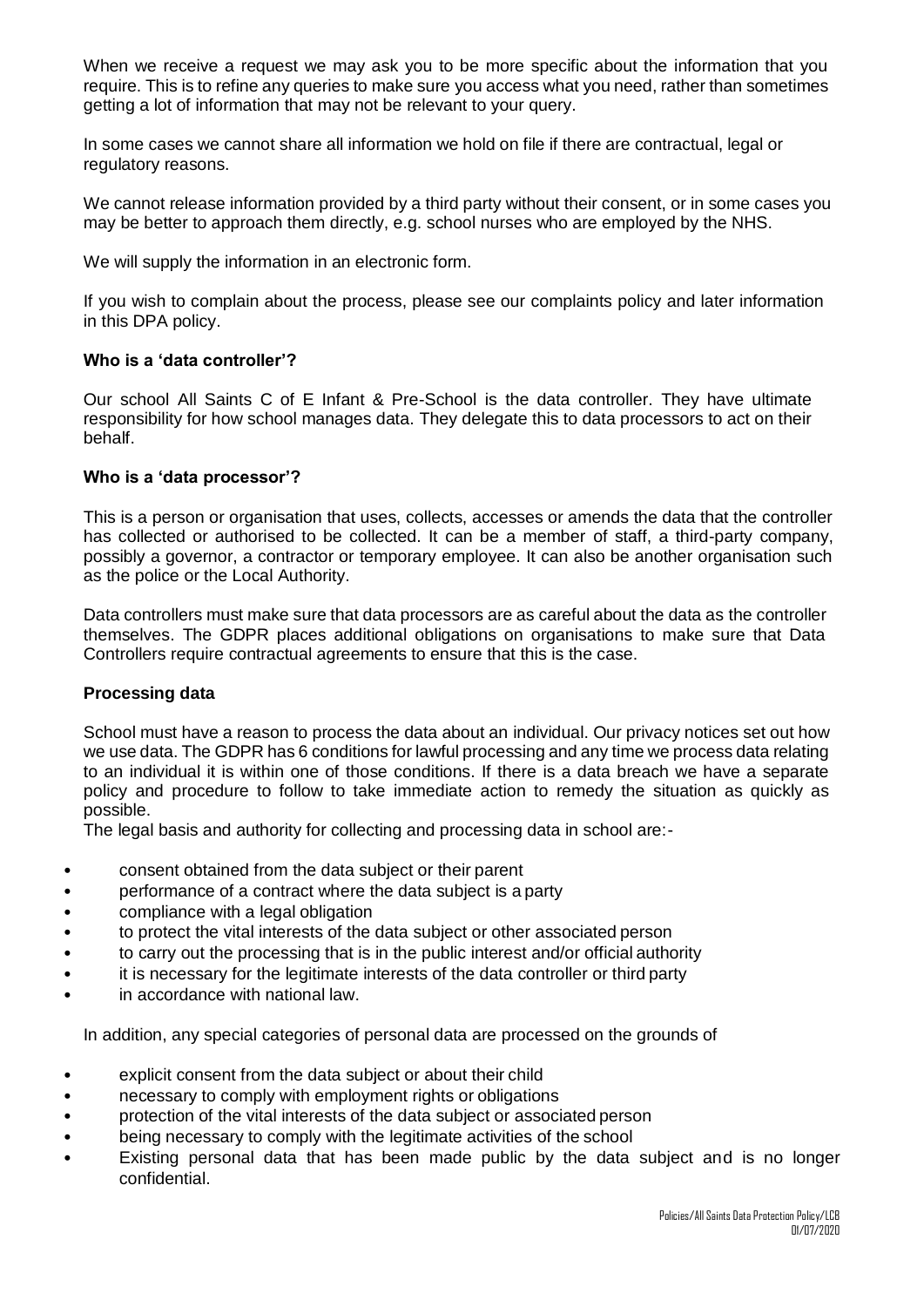- bringing or defending legal claims
- safeguarding
- National laws in terms of processing genetic, biometric or health data.

Processing data is recorded within the school systems.

#### **Data Sharing**

Data sharing is done within the limits set by the GDPR. Guidance from the Department for Education, health, the police, local authorities and other specialist organisations may be used to determine whether data is shared.

The basis for sharing or not sharing data is recorded in school.

#### **Breaches & Non Compliance**

If there is non-compliance with the policy or processes, or there is a DPA breach as described within the GDPR and DPA 2018 then the guidance set out in the Breach & Non Compliance Procedure and Process needs to be followed.

Protecting data and maintaining data subject's rights is the purpose of this policy and associated procedures.

The Breach & Non Compliance Procedures and Policy is available on request.

#### **Consent**

As a school we will seek consent from staff, volunteers, young people, parents and carers to collect and process their data. We will be clear about our reasons for requesting the data and how we will use it. There are contractual, statutory and regulatory occasions when consent is not required. However, in most cases data will only be processed if explicit consent has been obtained.

Consent is defined by the GDPR as "any freely given, specific, informed and unambiguous indication of the data subject's wishes by which he or she, by a statement or by a clear affirmative action, signifies agreement to the processing of personal data relating to him or her".

We may seek consent from young people also, and this will be dependent on the child and the reason for processing.

#### **Consent and Renewal**

On the school website we have 'Privacy Notices' that explain how data is collected and used. It is important to read those notices as it explains how data is used in detail.

Obtaining clear consent and ensuring that the consent remains in place is important for school. We also want to ensure the accuracy of that information.

## **For Pupils and Parents/Carers**

On arrival at school you will be asked to complete a form giving next of kin details, emergency contact and other essential information. We will also ask you to give consent to use the information for other in school purposes, as set out on the data collection/consent form.

We review the contact and consent form on an annual basis. It is important to inform school if details or your decision about consent changes. A form is available.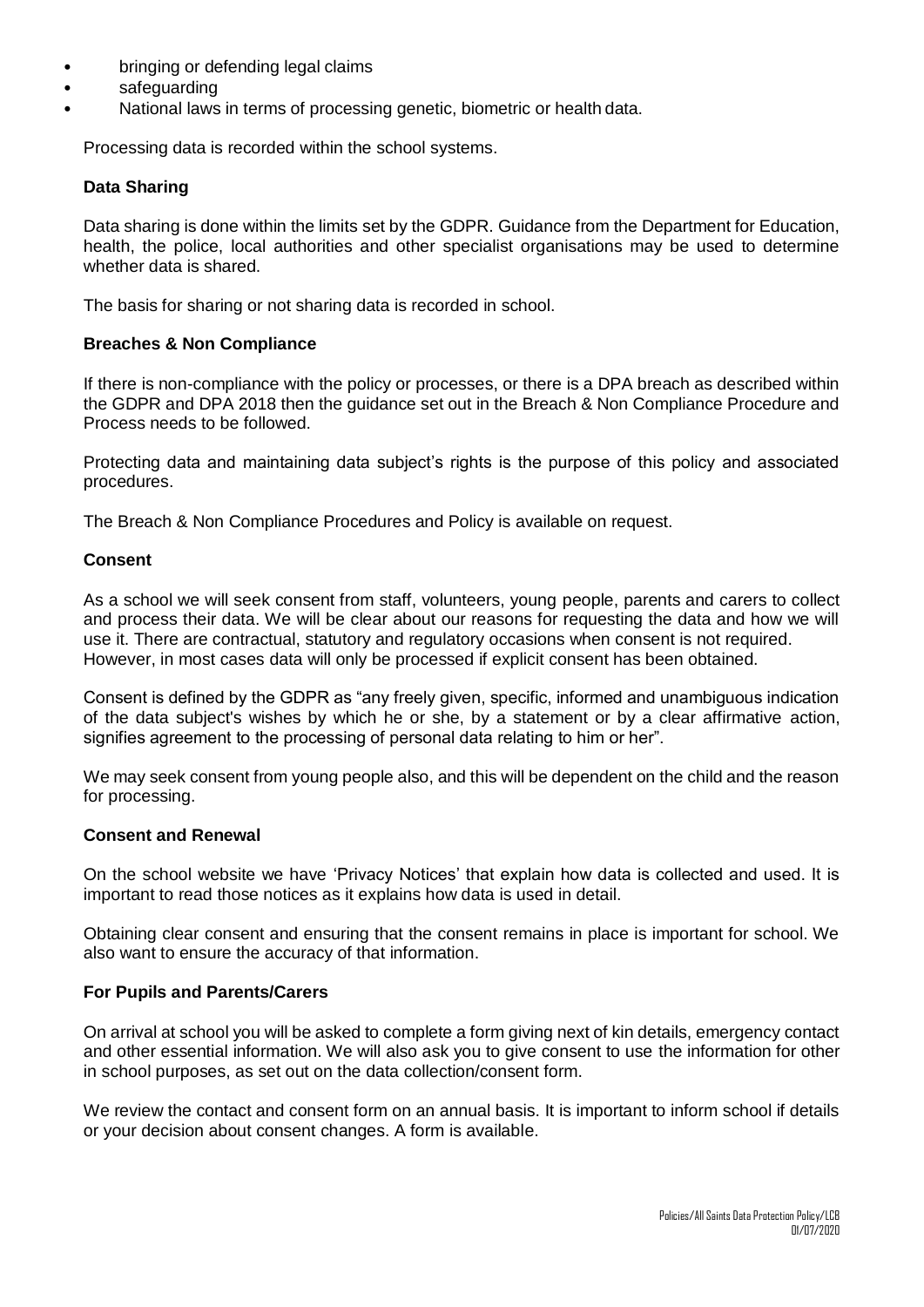# **Pupil Consent Procedure**

Where processing relates to a child under 16 years old, school will obtain the consent from a person who has parental responsibility for the child.

Pupils may be asked to give consent or to be consulted about how their data is obtained, shared and used in certain situations.

## **Withdrawal of Consent**

Consent can be withdrawn, subject to contractual, statutory or regulatory constraints. Where more than one person has the ability to provide or withdraw consent the school will consider each situation on the merits and within the principles of GDPR and also child welfare, protection and safeguarding principles.

Please complete the appropriate form.

## **Data Protection Officer**

We have a Data Protection Officer whose role is to:-

- to inform and advise the controller or the processor and the employees who carry out processing of their obligations under the GDPR
- to monitor compliance with the GDPR and DPA
- to provide advice where requested about the data protection impact assessment and monitor its performance
- To be the point of contact for Data Subjects if there are concerns about data protection
- to cooperate with the supervisory authority and manage the breach procedure
- to advise about training and CPD for the GDPR

## Our DPO is **John Walker**

J A Walker Solicitors P.O.Box 10778 Leicester [info@jawalker.co.uk](mailto:info@jawalker.co.uk)  Tel: 0333 772 9763

#### **Physical Security**

In school, every secure area has individuals who are responsible for ensuring that the space is securely maintained and controlled if unoccupied, i.e. locked. Offices and cupboards that contain personal data should be secured if the processor is not present.

Our Head of School is responsible for authorising access to secure areas along with our Senior Leadership Team.

All Staff, contractors and third parties who have control over lockable areas must take due care to prevent data breaches.

## **Secure Disposal**

When disposal of items is necessary a suitable process must be used. This is to secure the data, to provide a process that does not enable data to be shared in error, by malicious or criminal intent.

These processes, when undertaken by a third party are subject to contractual conditions to ensure GDRP and DPA compliance.